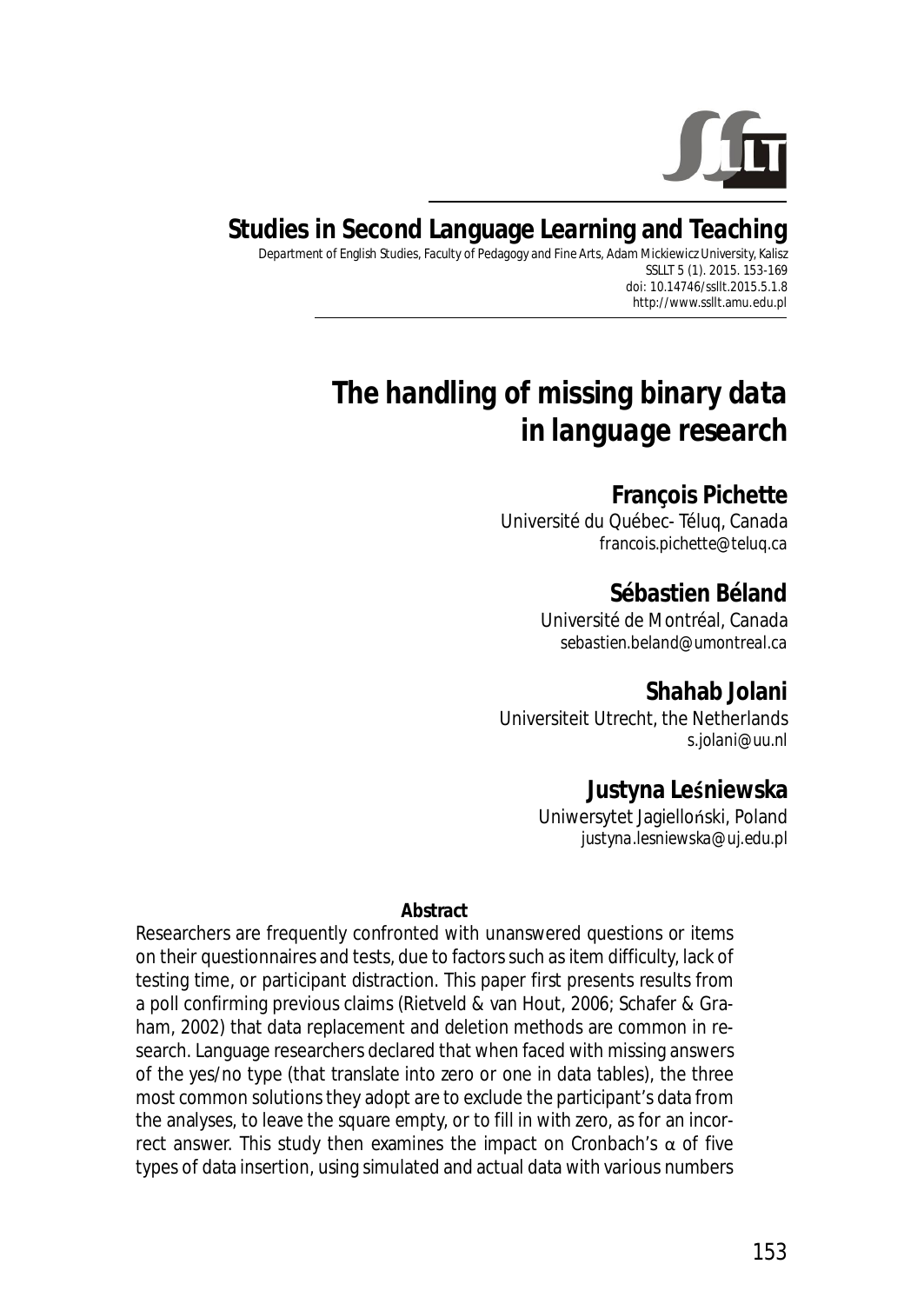of participants and missing percentages. Our analyses indicate that the three most common methods we identified among language researchers are the ones with the greatest impact on Cronbach's α coefficients; in other words, they are the least desirable solutions to the missing data problem. On the basis of our results, we make recommendations for language researchers concerning the best way to deal with missing data. Given that none of the most common simple methods works properly, we suggest that the missing data be replaced either by the item's mean or by the participants' overall mean to provide a better, more accurate image of the instrument's internal consistency.

*Keywords*: missing data, Cronbach's alpha, participant exclusion, second language testing

### **1. Introduction**

Language research often involves the use of questionnaires that consist of open-ended as well as multiple-choice or yes-no questions. It is typical for researchers to collect incomplete data, since participants often leave a certain number of items unanswered. Several factors can account for such missing data: fatigue (e.g., last items of a long questionnaire), distraction (e.g., the back side of a copy left blank), item difficulty (items skipped or ignored), and so on.

There are ways to avoid missing data, a common one being the forcing of answers in computerized tests. However, it may not always be desirable, since we want and expect participants to answer to the best of their knowledge. Forcing answers may impact reliability; therefore, as much as we would not include reluctant participants who would perform the whole tasks negligently or carelessly, we may want to avoid forcing unwilling participants to do the same for parts of our tasks. Missing data may thus be a necessary evil.

How exactly researchers in language studies deal with this necessary evil, however, is unclear. There are no established procedures, and few recommendations exist that could provide guidance to researchers who need to address this problem, despite the fact that a large number of solutions to the problem of missing data have been developed by statisticians (which vary greatly in terms of their complexity).

The aim of this paper is twofold. Firstly, we try to obtain a picture of the current situation with respect to how missing data are handled by language researchers. Secondly, we try to establish which of the available procedures for handling missing data is the best, as well as the most practical and realistic solution for language researchers.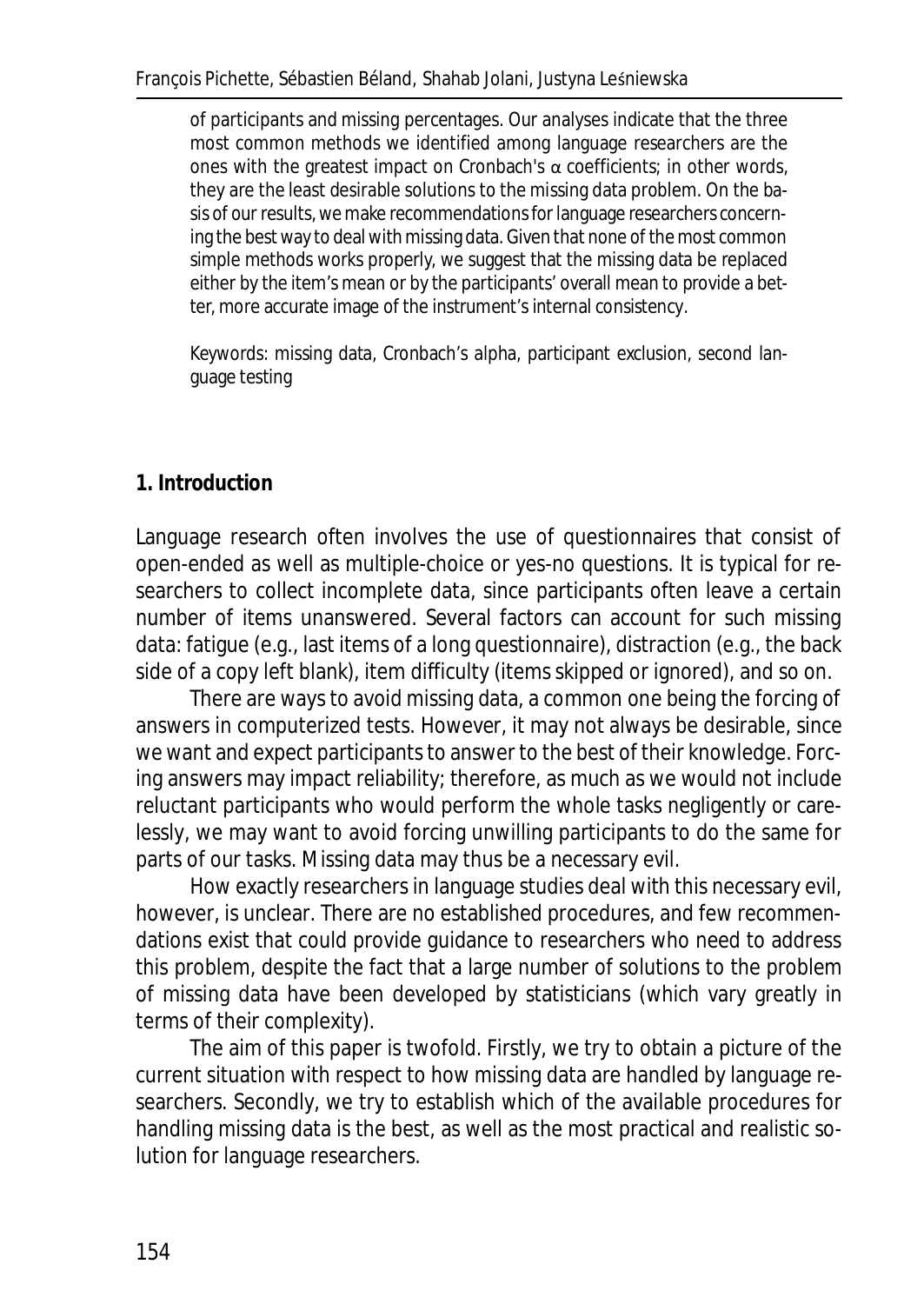### **2. The handling of missing data in language research: The current situation**

Several solutions are found in the literature for dealing with missing data (see, e.g., Schafer & Graham, 2002). The following are simple solutions used with items that require scoring (Peugh & Enders, 2004). The first two are deletion methods:

- eliminating from the analyses the participants whose data is missing;
- · disregarding the missing data with no figure for replacement.

The following ones are replacement methods:

- replacing the missing data by zero;
- replacing by the participant's mean;
- replacing by the mean score for the item;
- replacing by the overall mean for the test, and so on.

Despite missing data being recognized as "a common problem" (Blom & Unsworth, 2010, p. 3), in a large number of applied linguistics studies the handling of missing data is not addressed, or no rationale is provided for the solution adopted by the researchers. We conducted an analysis of articles published in four journals related to language and linguistics over a period of five years (2007-2011). Each journal was in the middle of each of the four quartiles for impact on SCImago (2014),<sup>1</sup> that is, at or around the rankings of 50, 150, 250 and 350, with respective impact ratings of .68, .20, .11 and .10.<sup>2</sup>

The total number of articles in the four journals was 278, of which 221 (79.5%) had exclusively theoretical content and did not involve participants. Of the remaining 57 studies that involved participants, only two (3.5%) mentioned the exclusion of participants, one article in the first quartile journal and one in the third. In addition, of those 57 studies, which are overwhelmingly qualitative,<sup>3</sup> only two alluded to the existence of missing data, both in the first quartile

<sup>&</sup>lt;sup>1</sup> The *language and linguistics* category was used, comprising around 400 journals. There was an unequal number of items across quartiles, which explains why the ranks of the four journals are not equidistant. In the case of an even number of journals in a quartile, the first of the two journals in the middle of the quartile was selected. We intentionally provide approximate figures for rankings to keep the journals anonymous.

<sup>&</sup>lt;sup>2</sup> The third and fourth journal offer a potentially equal and low impact, but that selection method reflects the actual bulk of publications in the field. Selecting leading journals would have misrepresented the field and might have skewed our data toward more statistically inclined researchers and quantitatively sound analyses. A sampling search in bibliographic databases for studies employing particular types of datasets would have prevented us from obtaining a broad view of what is published in the field.

<sup>&</sup>lt;sup>3</sup> More than 90% of studies in language learning are said to be of a qualitative nature (Lazaraton, 2000) although this figure is said to be declining (Sterling, Wolff, & Papi, 2012). Such a high percentage is also true for social studies in general, reflecting a sudden increase in qualitative research, which more than doubled in the 1990s and continues to predominate (Fallon, 2006; Shaver, 2001).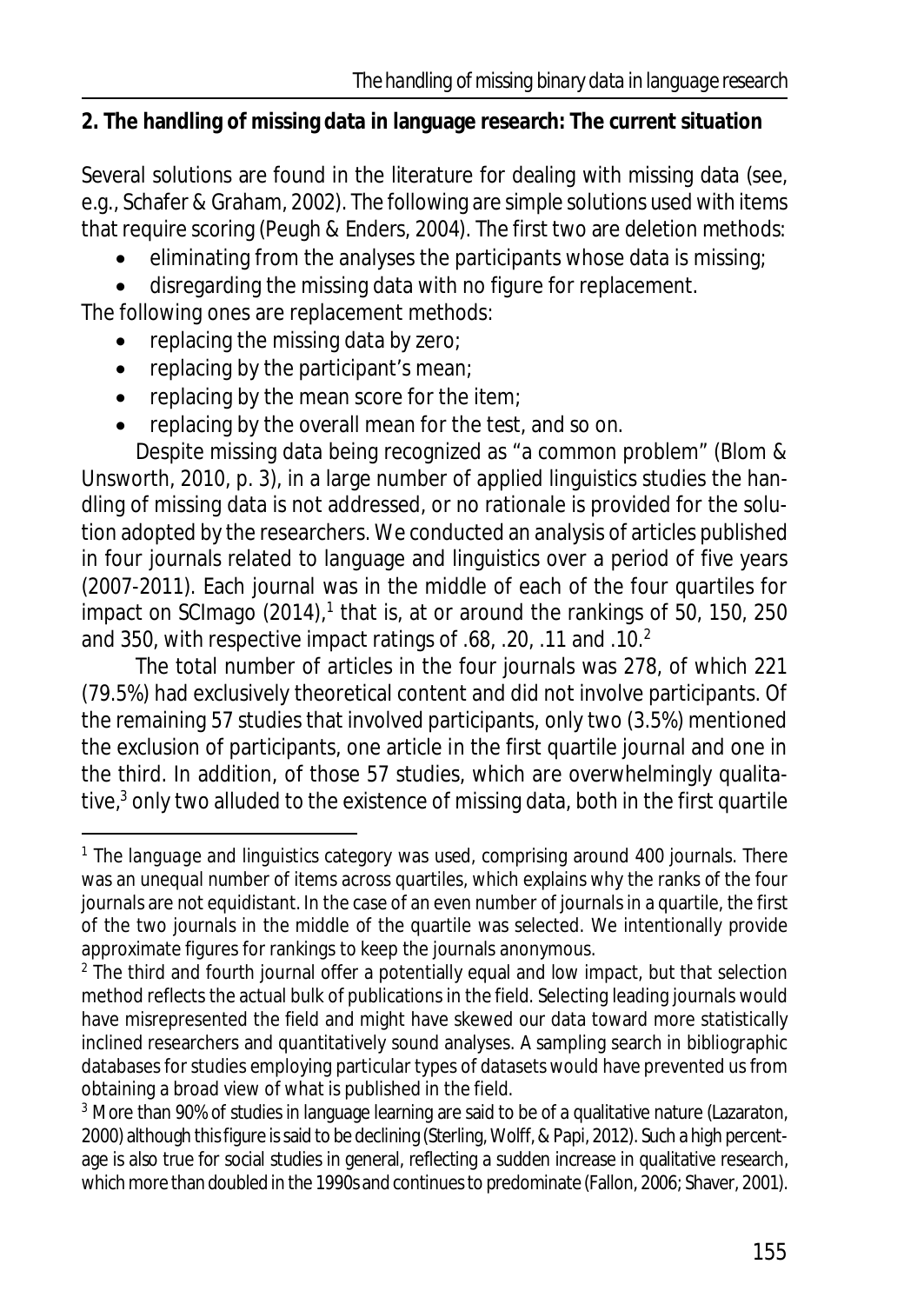journal. One article mentioned that some data were inaudible but could be reconstructed from memory; the other article referred to data that was rejected because of the participants' poor age-related performance. Given that data collection does not always go exactly as planned, and that missing data is a common problem, as was just mentioned, the fact that only two studies out of 57 allude to missing data suggests that in most cases, researchers do not mention how they dealt with their missing data, or when they do so, no rationale is provided for the solution they adopted.

Four journals do not provide a complete picture of the situation, since each of them may have been heavily influenced by individual editorial policy or statistical reviewing (or lack thereof). While an analysis of a larger number of journals would doubtless provide a more accurate image of data handling in language research, the present analysis seems sufficient to claim that the existence and handling of missing data seems to be avoided by language researchers as a problematic topic.

There seem to be no recommendations in the literature which would make it clear to an average researcher in the field of language studies which of the aforementioned deletion and replacement methods to use, and under which circumstances. Journal articles do not provide an established standard which researchers could follow.

In addition, the avoidance of the topic in studies involving data collection from human participants could be attributed to lack of statistical training. As stated by Yang (2010, p. xii), the UK's Social Research Council "has long recognized the lack of statistics training among the British graduates," many of whom become language researchers. In a questionnaire recently completed by 380 language researchers (Schmidtke, Spino, & Lavolette, 2012), only about 30% of professors considered their training in statistics to be adequate, 80% of the respondents had never had a statistics class, and 12% do not compute statistics. These figures suggest that little has changed since Lazaraton, Riggenbach, and Ediger's (1987) study of 121 language researchers, which showed that about half of them had taken either zero or one class in statistics or in research methods.

In the course of this study, an invitation to fill out an online questionnaire was sent out to 810 people who conduct research related to languages, whose email addresses were compiled from recent language conference programs. The questionnaire was completed by 99 respondents. None of the respondents was excluded from our analyses. Of those respondents, about half were faculty members (*n* = 50) while the rest were graduate students. All 99 respondents had been presenters at scientific conferences. Our survey consisted of four multiple-choice questions, each with an option for addition, plus one open-ended question. Two identification questions were asked about the participants' academic status and research discipline.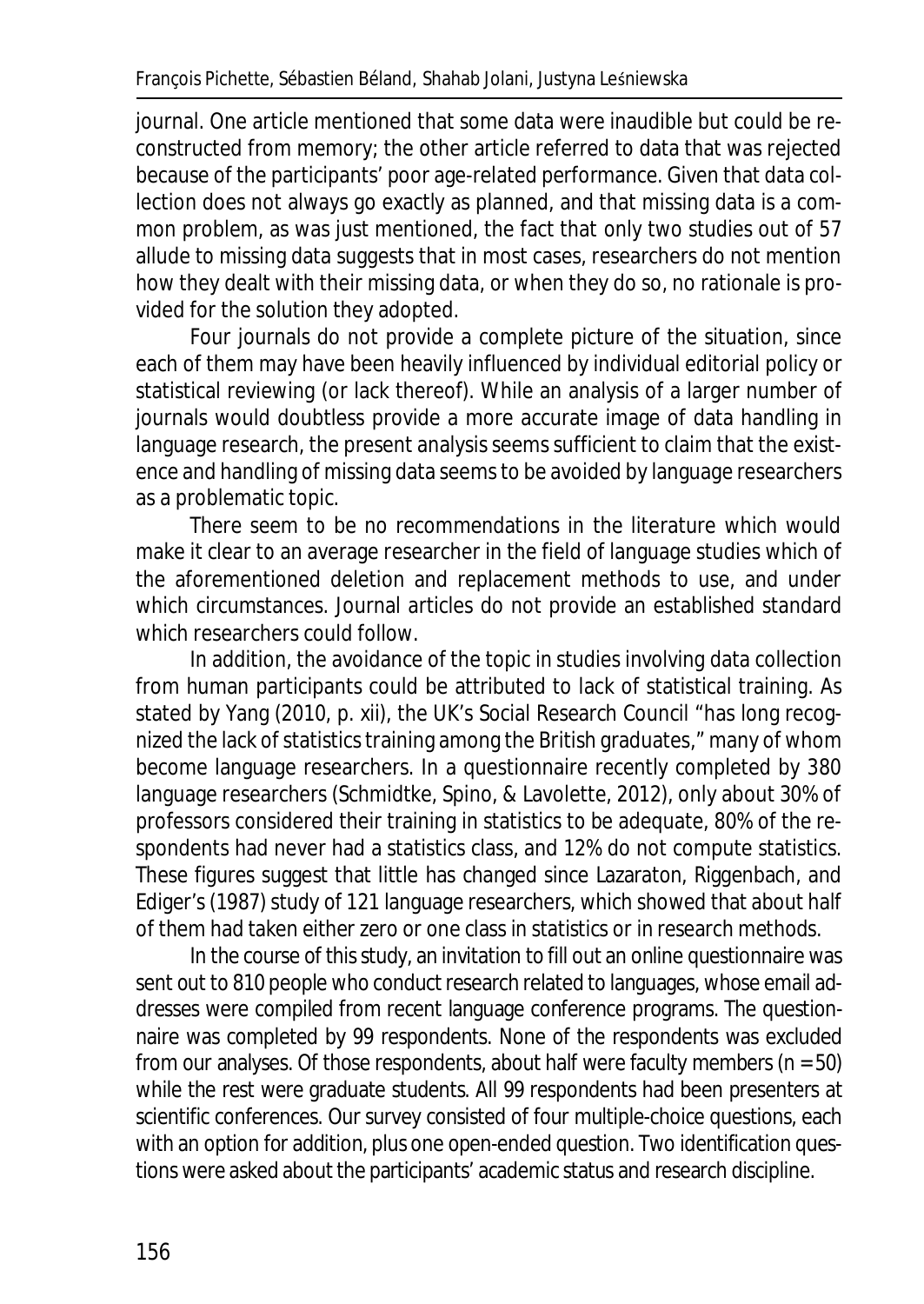Excluding participants is or has been a solution for about 87 percent of the respondents. The three main answers chosen as reasons for excluding participants are as follows:

- · Their scores or answers were too different from the other participants' (29%).
- · They did not answer all questions or items. I want or need each participant to answer all questions (12%).
- · They had too many answers missing. I want or need a certain number of answers from each participant (14%).

Of the respondents who excluded participants due to missing answers or to their scores, about half (48%) indicate they have no preset criteria for exclusion, while the other half (52%) say they do. For exclusion based on scores, three respondents require a gap of 2 standard deviations (*SD*) from the mean, one requires 2.5 *SD*s, and three require 3 *SD*s. Another participant sets the cut-off point at 20% from the mean. For exclusion based on the number of missing items, the range is even wider: Three respondents exclude participants who reach 5% of missing answers, while another respondent sets the threshold at 50%. However, understandably, most reasons for excluding participants are of a demographic (inappropriate profile) or contextual nature (absence from some tests, dropping out of a longitudinal study, etc.). Demographic exclusion is related to unwanted data, while contextual exclusion leads to missing data.

Among our respondents, 31% claim they never have to perform calculations on matrices with missing data. For the respondents who work with data matrices, the solutions they have adopted are:

- leaving the square empty  $(39\%)$ ;
- $\bullet$  inserting that participant's mean for the rest of the items (12%);
- inserting zero (11%);
- inserting the mean score obtained by everyone for that item (10%);
- inserting the mean on the whole test (1%).

In studies with dichotomous data (i.e., when the possible answer is scored as either 0 or 1), some participants are of the opinion that a missing answer can be replaced by a 1 when the researcher has strong reasons to believe the respondent would have obtained this score had he or she answered the question or done the item that was overlooked.

The results of the questionnaire show clearly that there is a wide diversity in the way researchers deal with missing data. The results of the survey are also very interesting when contrasted with the findings from the investigation of published journal articles mentioned earlier: While 87% of our respondents admit to excluding participants, only 3.5% of researchers report doing so in published articles. This situation was touched upon by several of our respondents, which is exemplified by the following comment: "*My primary concern, at least at the moment, is lack of a*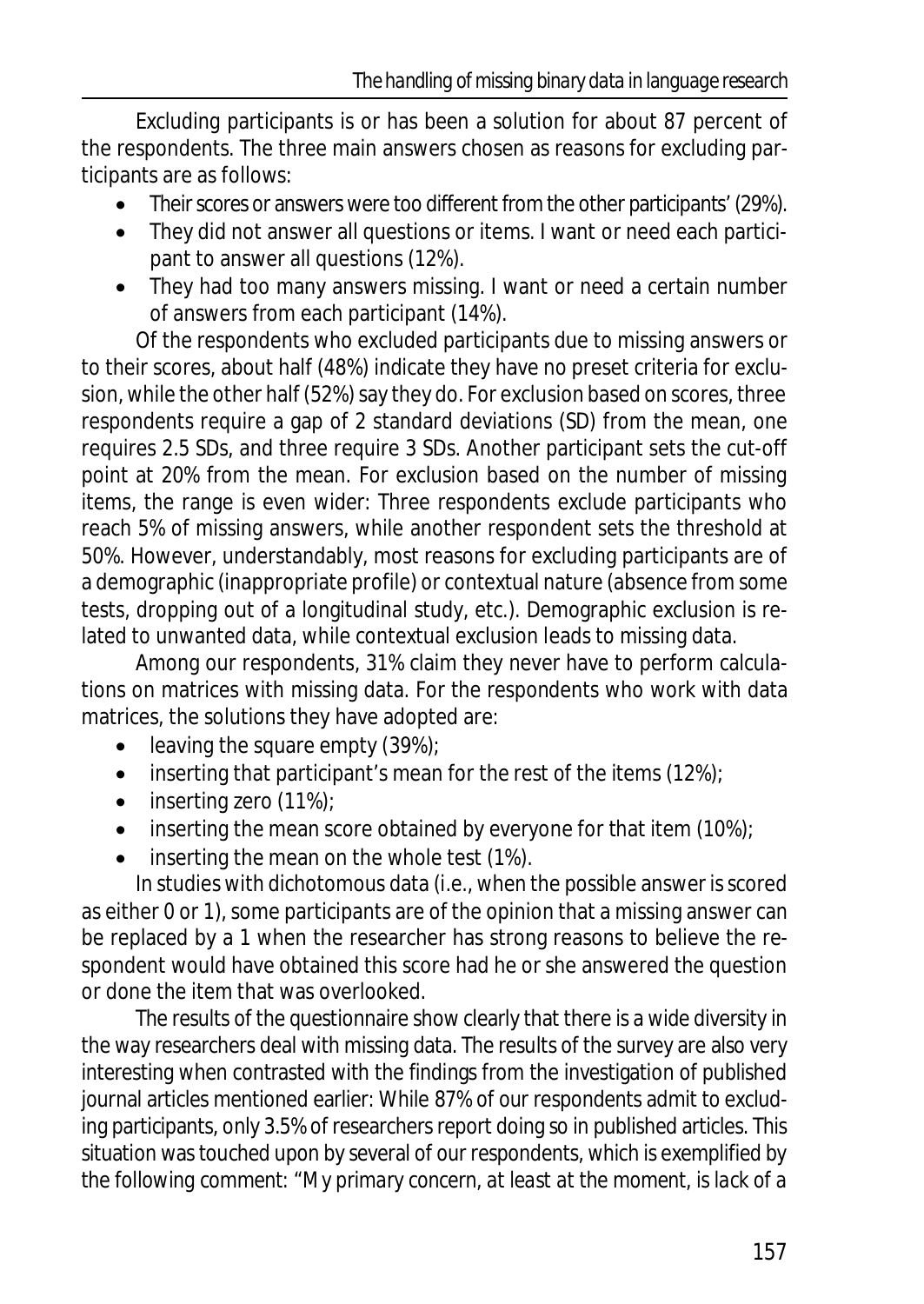*sufficiently detailed description in many published articles of how the data was actually handled and analyzed*." One likely explanation may reside in another comment: "*It feels that if you're honest about how you exclude participants, your paper is less likely to be accepted because it raises too many questions*."

Another obvious gap appears between the high number (52%) of our respondents who collect data, and the 20% of published studies that contain collected data. The reason for this gap, however, is most likely due to the fact that researchers who collect data and who show an interest in statistics may be overrepresented among our respondents. Many people who were contacted declined to answer our questionnaire, arguing that they do qualitative research and/or do not collect data for their research. This was made known to us by personal emails sent in response to the request to fill in the questionnaire.

The treatment of missing data in language studies is thus a serious issue, to which little attention has been drawn. This ongoing situation is surprising in light of the amount of research on the treatment of missing data in other fields of study such as psychology or sociology, and outside the social research sphere, mostly in natural sciences (e.g., see Allison, 2001). Table 1 provides examples of such studies for various fields of social sciences.

| Fields of social science | Some studies                                                                                                                                                |
|--------------------------|-------------------------------------------------------------------------------------------------------------------------------------------------------------|
| Economics                | Florez-Lopez (2010); Graham (2011); Harvey & Pierse (1984); Horo-<br>witz and Manski (1998); Nicoletti, Peracchi, and Foliano (2001); Phi-<br>lipson (2001) |
| Political science        | King, Honaker, Joseph, and Scheve (2001); Tufis (2008)                                                                                                      |
| Psychology and education | Finch (2008); Peugh and Enders (2004); Robitzsch and Rupp (2009);<br>Schafer and Graham (2002); Zhang and Walker (2008)                                     |
| Sociology                | Allison (1987); Schrapler (2004); Winship and Mare (1989)                                                                                                   |
|                          |                                                                                                                                                             |

**Table 1** Studies on missing data in social research

## **3. In search of a practical solution to the problem of missing data**

To address the problem of missing data, statisticians have provided dozens of techniques, which range from simple solutions like the deletion or simple replacement methods mentioned above to more advanced statistical procedures such as maximum likelihood or multiple imputation methods (see, e.g., Little & Rubin, 2002 or Schafer & Graham, 2002). Such techniques may have their advantages; however, since they require advanced statistical knowledge, it would be unrealistic to expect that they can be widely adopted by language researchers. Rather, most researchers would benefit more from information about which of the simple, easily accessible options they are familiar with is the best one to use when dealing with missing data. Our aim in this paper is to try to provide an answer to this question.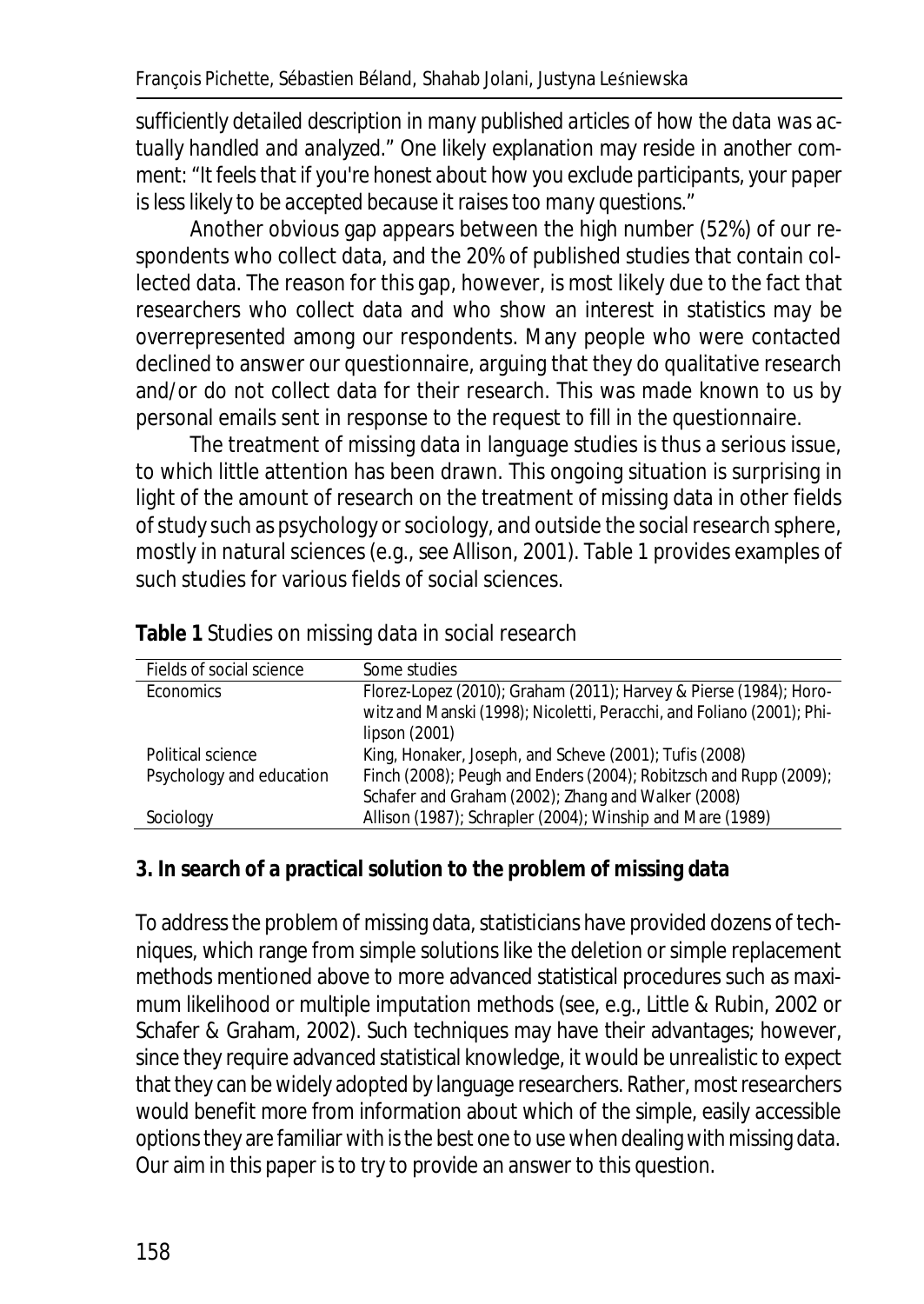Researchers traditionally discard missing data because this method is very easy to implement and almost all statistical packages offer it as an option. The most important consequence of removing missing values, however, is reduction in sample size which results in a loss of statistical power. Nevertheless, deletion methods have enjoyed widespread use in all disciplines (Marsh, 1998; Peugh & Enders, 2004).

It has to be remembered that value replacement adds data points that are not real, which always results in some kind of data fabrication. Ideally, all incomplete data sets should be eliminated. Realistically, if researchers did so, whole studies would be jeopardized in cases where many of the participants have at least one missing answer. This solution (listwise deletion) also results in the loss of useful information. As was shown by our poll, language researchers will eliminate data sets (i.e., all data for a participant) only beyond a certain threshold of missing answers. Below that threshold, the missing values are simply dealt with instead of being discarded.

Instead of excluding data from participants who did not answer all the questions or items on a test, especially when very few answers are missing, many language researchers opt for filling in each missing value with a replacement value. As opposed to deletion methods, this solution is appealing since the incomplete data sets (i.e., matrices in linguistics) are converted to complete data sets. Convenience therefore is the major benefit of using such methods, and any statistical analyses can be applied to the completed data sets. Despite these apparent advantages, any replacement method might have potential drawbacks by producing biased results because of uncertainty about which value to insert. This also causes researchers to underestimate variance (Little & Rubin, 2002, p. 61).

Even though there has been considerable research on missing data by statisticians and psychometricians, comparisons between imputation (i.e., fillin) methods are normally made using simulated data with very large data sets, and involving complex methods. Very few comparisons, if any, have been made between the various simple imputation methods actually used in research, and for a realistic number of participants and items.

In order to find out which of the commonly used, realistic methods of dealing with missing data in language research is the best one, we formulated the following more specific research goals:

- 1. To compare the impact on Cronbach's  $\alpha$  of seven common fill-in methods for normal-size matrices, using simulated data.
- 2. To compare real research data to simulated data.

The next sections will explain every step of our procedure.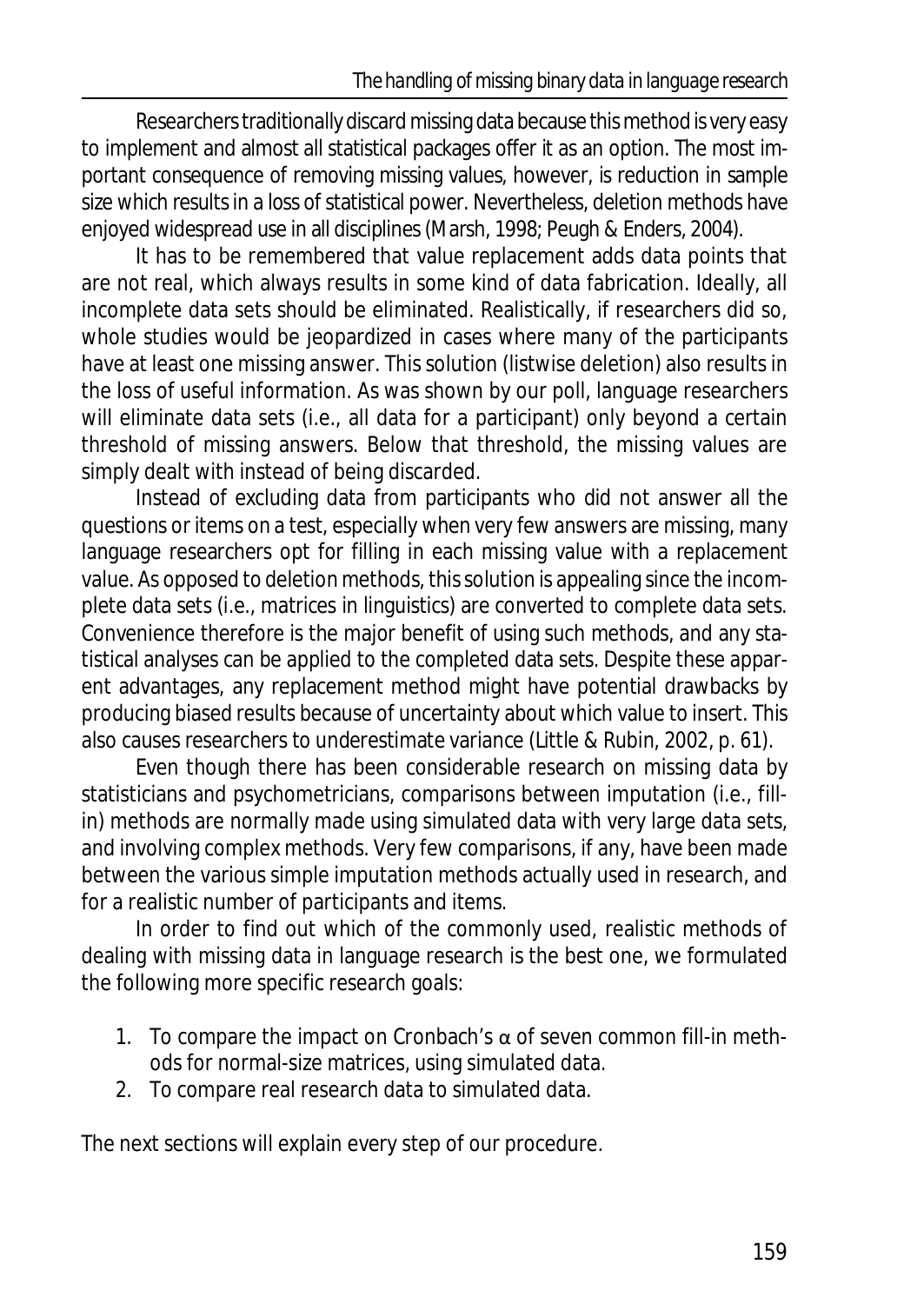#### **4. Method**

#### **4.1. Procedure**

Our procedure was based on the collection and analysis of dichotomous data, represented numerically in matrices as either 1s or 0s. This is the type of data collected in language research when questionnaires contain true/false or yes/no questions, for example.

We examined the impact on Cronbach's  $\alpha$  coefficients of the following five single fill-in methods: replacement of the missing data (a) by 0, (b) by 1, (c) by the participant's mean on all items, (d) by the item's mean for all participants, and (e) by the overall mean on the test for all participants.

Cronbach's α coefficient (Cronbach, 1951) was chosen in this study because it is by far the most commonly used measure for assessing the internal consistency of tests and questionnaires in social language research. For example, Sijtsma (2009) writes that "probably no other statistic has been reported more often as a quality indicator of test scores than Cronbach's (1951)  $\alpha$  coefficient" (p. 107). Furthermore, Peterson (1994) states that "not only is coefficient alpha the most widely used estimator of reliability, but also it has been the subject of considerable methodological and analytical attention" (p. 382). It must be noted here that the current widespread use of Cronbach's  $\alpha$  does not mean that the measure attracts unanimous approval from statistics experts; indeed, Cronbach's  $\alpha$  has lately been the subject of criticism (see Sijtsma, 2009).

#### **4.2. Instruments**

#### **4.2.1. Simulated data sets**

We conducted a comprehensive simulation study to compare different single fill-in methods. To reach our two research goals, we created data sets for 20, 50, 250 and 500 participants and 20, 40 and 60 items. These combinations give matrices with different sizes, which are considered small, medium and large by current standards in language research. In order to reflect the range of α coefficients found in research papers, the binary matrices were generated such that the internal association among the items (Cronbach's α) varies from 0.4 to 0.9. Even though higher stakes assessments typically involve alphas upwards of .90, the range we selected is deemed to reflect levels that are encountered in actual research uses. For our study, we also chose percentages of missing answers of 5%, 10% and 20%. For each combination (item X participant X percentage), 1,000 matrices were generated, for a total of 12,000 matrices. The test matrices were generated using R.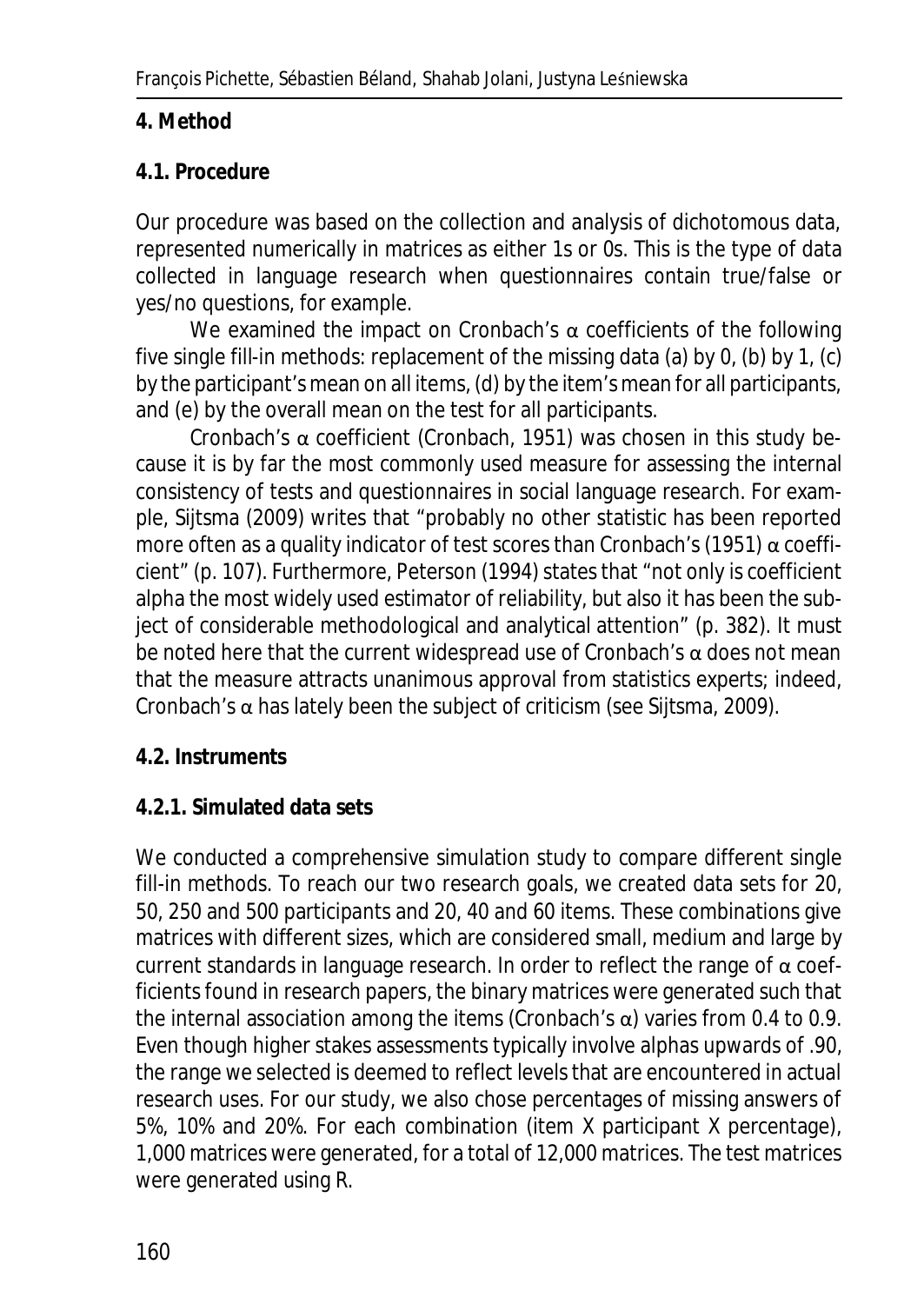For the sake of ecological validity, the simulated number of participants corresponded to the figures normally found in actual language research and was much lower than the thousands we usually find in papers published by statisticians. For example, in our review of published language papers mentioned earlier, 51 of the 57 studies that involved participants actually mentioned the number of participants. Of those 51 studies, more than half (that is, 26 out of 51) had fewer than 20 participants, and the average number of participants is 36.5, with a range of 1 to 217.

## **4.2.2. Matrices of test scores**

To reach our second research goal, we retrieved two matrices with dichotomous data that were used in past experiments and that we consider representative of typical data collected in language research or testing.

The first matrix (Matrix A) contains data that was collected as part of a research project on reading ability. The test consisted of 64 yes-no questions and it was completed by 171 participants. For more information on the psychometric details of the test, see Pichette, Béland, Lafontaine, and de Serres (2014).

The second matrix (Matrix B) is a test that assesses the level of English as a second language of 1,709 students entering college (Quebec, Canada). This test contains 85 items where the students have either a right or a wrong answer. Shohamy, Donitsa-Schmidt and Ferman (1996) defined high-stakes tests as those which have important consequences and in which decisions about "admission, promotion, placement, or graduation are directly dependent on test scores" (p. 300). The test that provided data for Matrix B is an example of high stakes assessment because of its impact on students' academic path; hence its especially high Cronbach's α of .96. See Laurier, Froio, Paero, and Fournier (1998) for more information.

By pure coincidence, both matrices contained 0.4 percent of missing data. Random deletion was performed on those real data to reach the above mentioned percentages of missing answers (5, 10 and 20) to allow comparisons with our simulated data.

## **5. Results**

In this section the results are presented in light of the two research goals stated earlier.

## **5.1. First research goal**

This goal was to compare the impact on Cronbach's  $\alpha$  of seven common methods of dealing with missing data for plausible numbers of participants, using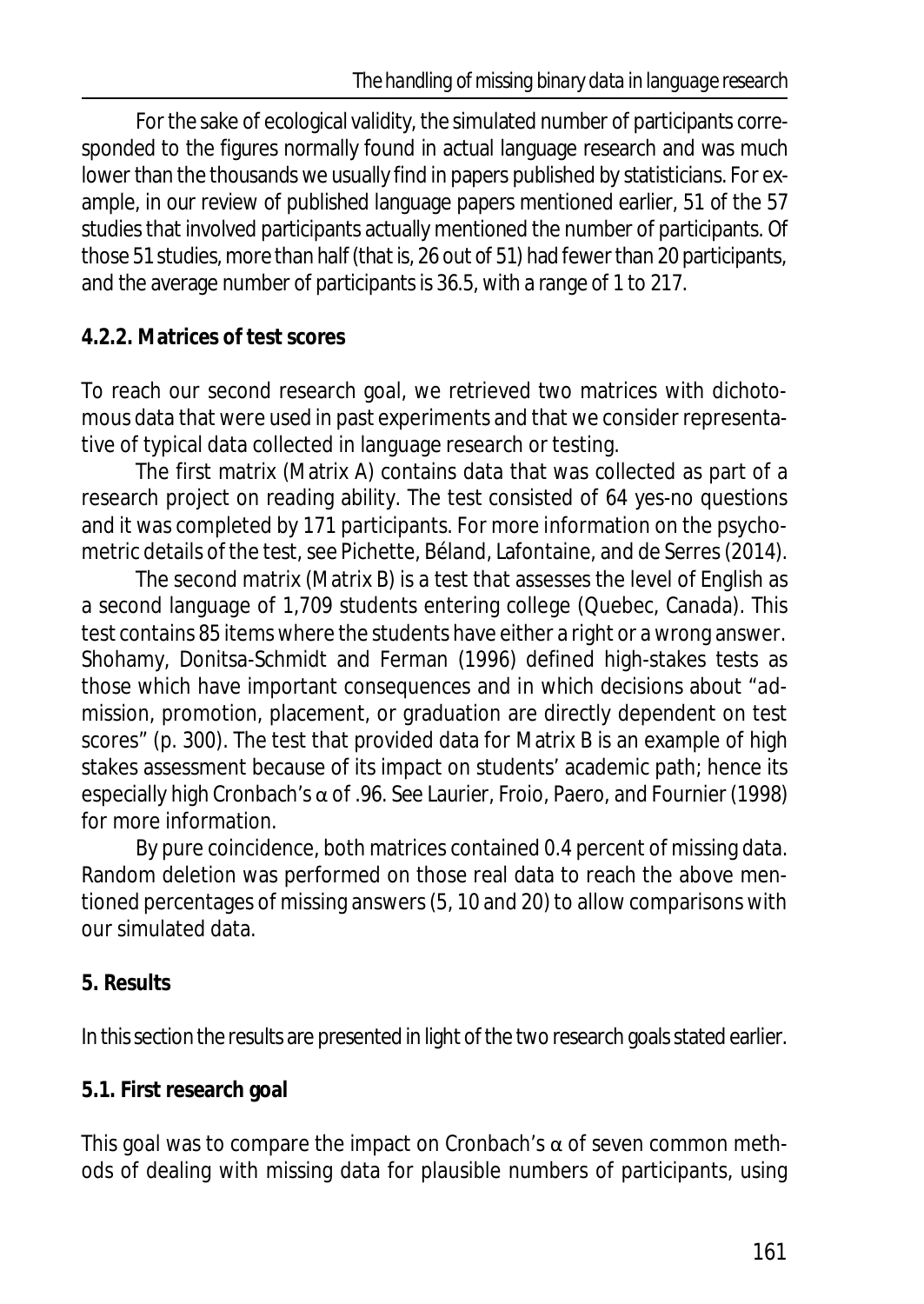simulated data. The  $\alpha$  coefficients yielded by each method are displayed in Tables 2 to 4. These tables represent average Cronbach's  $\alpha$  coefficients computed over 1,000 iterations. In each table, "true  $α$ " represents the Cronbach's  $α$  coefficient calculated with a complete matrix, that is, without missing data. This coefficient is followed by the coefficients yielded by each of the five simple replacement methods that we selected, which in turn are followed by the two deletion methods described earlier.

|                    |       |     |       | 5%    |       |       |       | 10% |       |     |       | 20%   |
|--------------------|-------|-----|-------|-------|-------|-------|-------|-----|-------|-----|-------|-------|
| <b>Missinaness</b> | $N =$ | N=  | $N =$ | $N =$ | $N =$ | $N =$ | $N =$ | N=  | $N =$ | N=  | $N =$ | $N =$ |
|                    | 20    | 50  | 250   | 500   | 20    | 50    | 250   | 500 | 20    | 50  | 250   | 500   |
| $(True \alpha)$    | .45   | .48 | .49   | .50   | .42   | .47   | .49   | .49 | .43   | .47 | .49   | .49   |
| Zero(0)            | .50   | .53 | .54   | .55   | .54   | .57   | .58   | .58 | .60   | .62 | .63   | .64   |
| One $(1)$          | .50   | .53 | .54   | .55   | .53   | .57   | .58   | .58 | .59   | .62 | .63   | .64   |
| Participant's mean | .48   | .50 | .52   | .52   | .48   | .53   | .55   | .55 | .54   | .57 | .59   | .59   |
| Item's mean        | .44   | .47 | .49   | .49   | .41   | .46   | .49   | .49 | .40   | .45 | .47   | .48   |
| Overall mean       | .44   | .47 | .49   | .49   | .41   | .46   | .49   | .49 | .40   | .45 | .47   | .48   |
| Listwise (CC)      | .50   | .53 | .54   | .55   | .53   | .56   | .58   | .58 | .59   | .62 | .63   | .63   |
| Pairwise (AC)      | .50   | .53 | .54   | .55   | .53   | .56   | .58   | .58 | .59   | .62 | .63   | .63   |

**Table 2** Simulated data, 20 items

#### **Table 3** Simulated data, 40 items

|                    |     |       |     | 5%    |     |     |       | 10%   |       |       |     | 20%   |
|--------------------|-----|-------|-----|-------|-----|-----|-------|-------|-------|-------|-----|-------|
| <b>Missingness</b> | N=  | $N =$ | N=  | $N =$ | N=  | N=  | $N =$ | $N =$ | $N =$ | $N =$ | N=  | $N =$ |
|                    | 20  | 50    | 250 | 500   | 20  | 50  | 250   | 500   | 20    | 50    | 250 | 500   |
| $(True \alpha)$    | .66 | .68   | .69 | .69   | .65 | .68 | .69   | .69   | .65   | .68   | .69 | .69   |
| Zero(0)            | .70 | .72   | .73 | .73   | .72 | .75 | .75   | .76   | .77   | .78   | .79 | .79   |
| One $(1)$          | .70 | .72   | .73 | .73   | .72 | .75 | .75   | .76   | .77   | .78   | .79 | .79   |
| Participant's mean | .67 | .69   | .70 | .70   | .68 | .71 | .71   | .72   | .71   | .73   | .74 | .74   |
| Item's mean        | .65 | .67   | .69 | .69   | .64 | .67 | .68   | .69   | .64   | .67   | .68 | .68   |
| Overall mean       | .65 | .67   | .69 | .69   | .64 | .67 | .68   | .69   | .64   | .67   | .68 | .68   |
| Listwise (CC)      | .70 | .72   | .73 | .73   | .72 | .75 | .75   | .76   | .77   | .78   | .79 | .79   |
| Pairwise (AC)      | .70 | .72   | .73 | .73   | .72 | .75 | .75   | .76   | .77   | .78   | .79 | .79   |

#### **Table 4** Simulated data, 60 items

|                    |     |     |     | 5%    |     |     |     | 10%   |       |     |     | 20%   |
|--------------------|-----|-----|-----|-------|-----|-----|-----|-------|-------|-----|-----|-------|
| <b>Missingness</b> | N=  | N=  | N=  | $N =$ | N=  | N=  | N=  | $N =$ | $N =$ | N=  | N=  | $N =$ |
|                    | 20  | 50  | 250 | 500   | 20  | 50  | 250 | 500   | 20    | 50  | 250 | 500   |
| $(True \alpha)$    | .76 | .77 | .78 | .78   | .75 | .77 | .78 | .78   | .75   | .76 | .78 | .78   |
| Zero(0)            | .79 | .80 | .81 | .81   | .81 | .82 | .83 | .83   | .84   | .85 | .85 | .85   |
| One $(1)$          | .79 | .80 | .81 | .81   | .81 | .82 | .83 | .83   | .84   | .85 | .85 | .85   |
| Participant's mean | .76 | .78 | .79 | .79   | .77 | .79 | .79 | .79   | .78   | .80 | .81 | .81   |
| Item's mean        | .75 | .77 | .77 | .78   | .74 | .76 | .77 | .77   | .73   | .75 | .77 | .77   |
| Overall mean       | .75 | .77 | .77 | .78   | .74 | .76 | .77 | .77   | .73   | .75 | .77 | .77   |
| Listwise (CC)      | .79 | .80 | .81 | .81   | .81 | .82 | .83 | .83   | .84   | .85 | .85 | .85   |
| Pairwise (AC)      | .79 | .80 | .81 | .81   | .81 | .82 | .83 | .83   | .84   | .85 | .85 | .85   |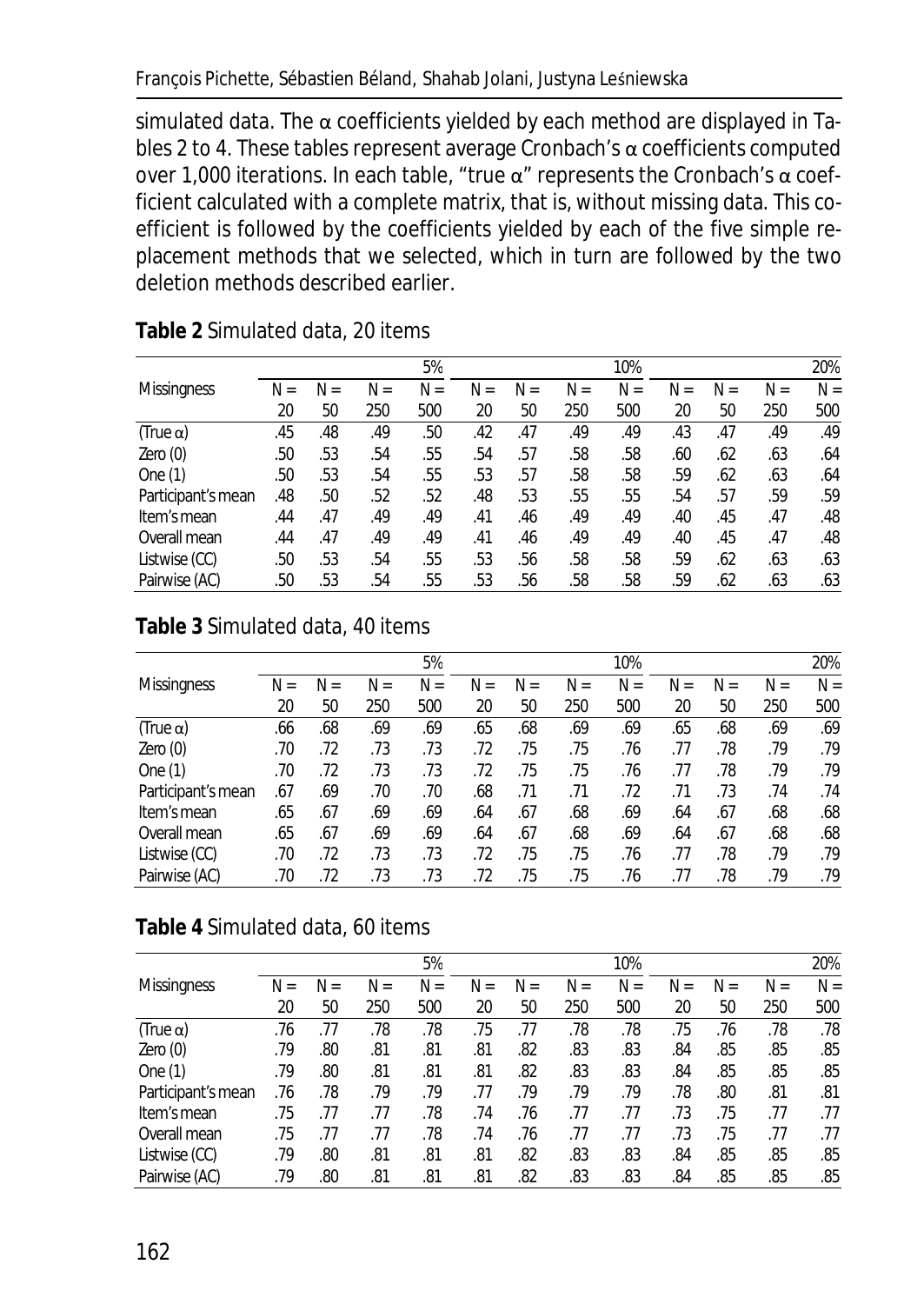It has to be noted that even though in most cases the two types of deletion and replacement by zero yield apparently identical Cronbach's  $\alpha$  coefficients, this is due to the rounding up at the second decimal. In most cases, if not all, differences lie in the third or fourth decimal.

The following observations can be made from the above tables:

- 1. In a majority of cases (196 out of 252, or 78%), any bias induced by replacement or deletion leads to higher Cronbach's  $\alpha$  coefficients, sometimes by as much as .17. The only methods that yield lower coefficients are the replacement by the item's mean and by the overall mean, but this decrease is always negligible, being -.01 every time it occurs.
- 2. For a given number of items, the bias tends to increase proportionally with the percentage of missing data.
- 3. For a given percentage of missing data, in absolute numbers, the bias tends to be similar no matter the sample size.
- 4. Bias tends to decrease when the number of items increases.

The methods that have the least impact on Cronbach's  $\alpha$  coefficient are the replacement either by the item's mean or by the participants' overall mean on the test. Replacement by the participant's mean on the test induces notable bias on Cronbach's  $\alpha$  coefficient. Replacing the missing data by zero or by one, or adopting either type of deletion are the methods that yield the strongest bias. Given the fourth observation above, these differences of impact between methods are more apparent when looking at matrices based on the smallest number of items (20 items).

## **5.2. Second research goal**

The results from our two matrices of real data are presented in Tables 5 and 6. The true alpha coefficients in the absence of data are provided in table titles. The percentage of missing value of 0.4 was the real one, as mentioned earlier, while the other percentages were generated at random.

| <b>Missingness</b> | 0.4% | 5%  | 10% | 20% |
|--------------------|------|-----|-----|-----|
| Zero $(0)$         | .83  | .92 | .92 | .92 |
| One (1)            | .80  | .84 | .86 | .88 |
| Participant's mean | .81  | .84 | .84 | .86 |
| Item's mean        | .81  | .82 | .83 | .82 |
| Overall mean       | .81  | .82 | .82 | .82 |
| Listwise (CC)      | .83  | .94 | .95 | .96 |
| Pairwise (AC)      | .84  | .94 | .94 | .95 |

**Table 5** Matrix A (real data), 64 items, *N* = 171, true α = .82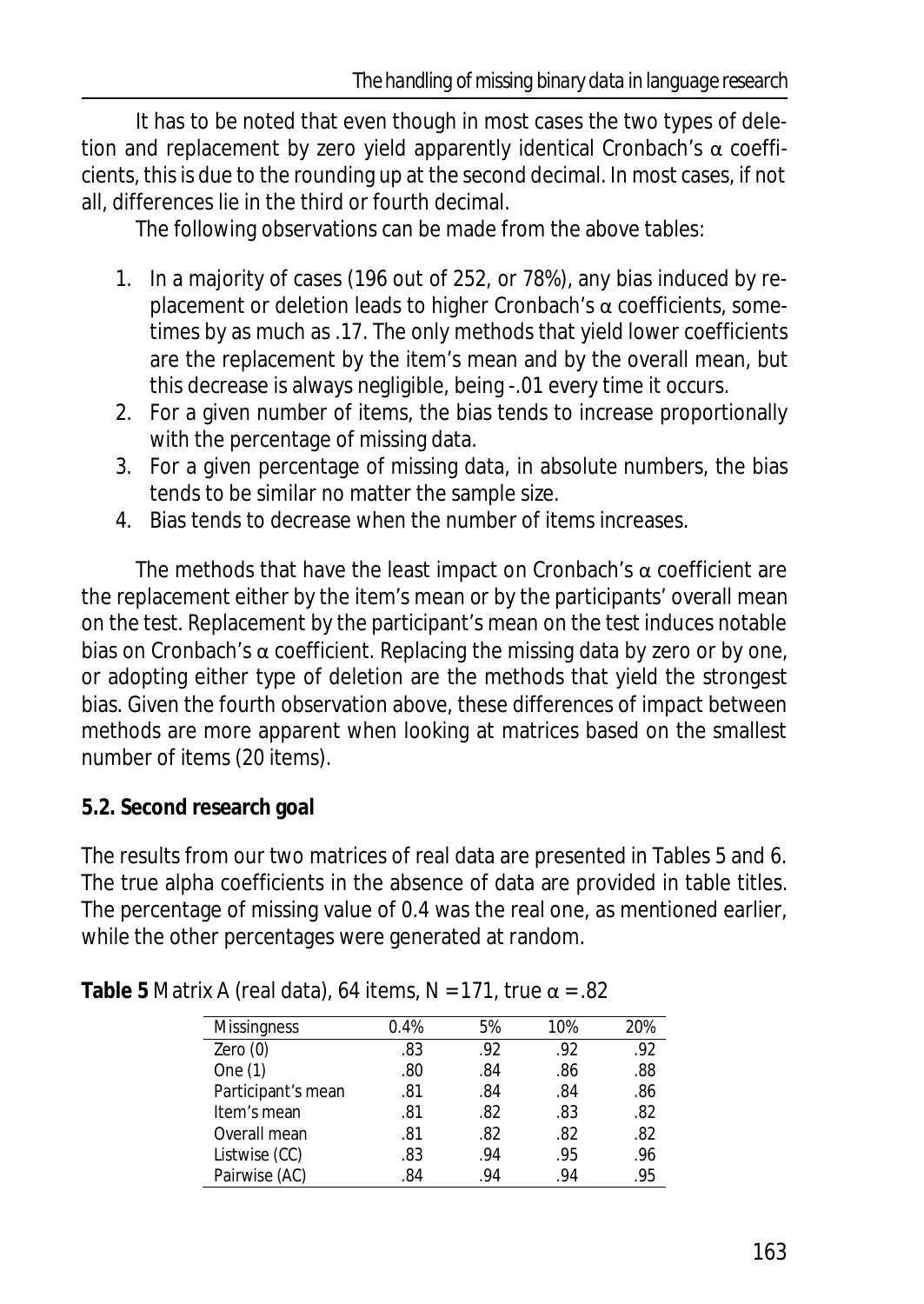| <b>Missingness</b> | 0.4% | 5%  | 10% | 20% |
|--------------------|------|-----|-----|-----|
| Zero $(0)$         | .96  | .96 | .96 | .95 |
| One (1)            | .96  | .96 | .96 | .96 |
| Participant's mean | .96  | .96 | .96 | .97 |
| Item's mean        | .96  | .96 | .96 | .95 |
| Overall mean       | .96  | .96 | .96 | .95 |
| Listwise (CC)      | .96  | .97 | .97 | .97 |
| Pairwise (AC)      | .96  | .97 | -97 |     |

**Table 6** Matrix B (real data), 85 items, *N* = 1709; true α = .96

Both matrices here have a number of items higher than the matrices with simulated data. The result of Matrix A in Table 5, however, is to some degree comparable to the simulation results presented earlier in Table 4, where the number of items and participants were 60 and 250, respectively. It is clear from Table 5 that for missing percentages of 5% and above, except for replacing by the item's mean and overall mean, the other methods, particularly deletion methods, overestimate Cronbach's α. Given our earlier observation to the effect that bias tends to decrease when the number of items increases, it is not surprising to see little or no bias in Table 6; no difference of impact between methods can be observed in the second real data (Matrix B, Table 6) because the number of items is very high (i.e., 85).

**Table 7** Matrix A2 (simulated data), 64 items, *N* = 171, true α = .82

| <b>Missingness</b> | 5%  | 10% | 20% |
|--------------------|-----|-----|-----|
| Zero $(0)$         | .84 | .86 | .87 |
| One (1)            | .84 | .86 | .88 |
| Participant's mean | .83 | .84 | .85 |
| Item's mean        | .82 | .82 | .81 |
| Overall mean       | .82 | .82 | .81 |
| Listwise (CC)      | .84 | .86 | .87 |
| Pairwise (AC)      | .84 | .86 | .87 |

**Table 8** Matrix B2 (simulated data), 85 items, *N* = 1709, true α = .96

| <b>Missingness</b> | 5%  | 10% | 20% |
|--------------------|-----|-----|-----|
| Zero $(0)$         | .96 | .96 | .96 |
| One (1)            | .96 | .96 | .96 |
| Participant's mean | .96 | .96 | .97 |
| Item's mean        | .96 | .96 | .96 |
| Overall mean       | .96 | .96 | .96 |
| Listwise (CC)      | .96 | .96 | .96 |
| Pairwise (AC)      | .96 | .96 | .96 |

For additional confirmation that the relative impact of replacement methods corresponds to simulation, we have simulated data matrices with the same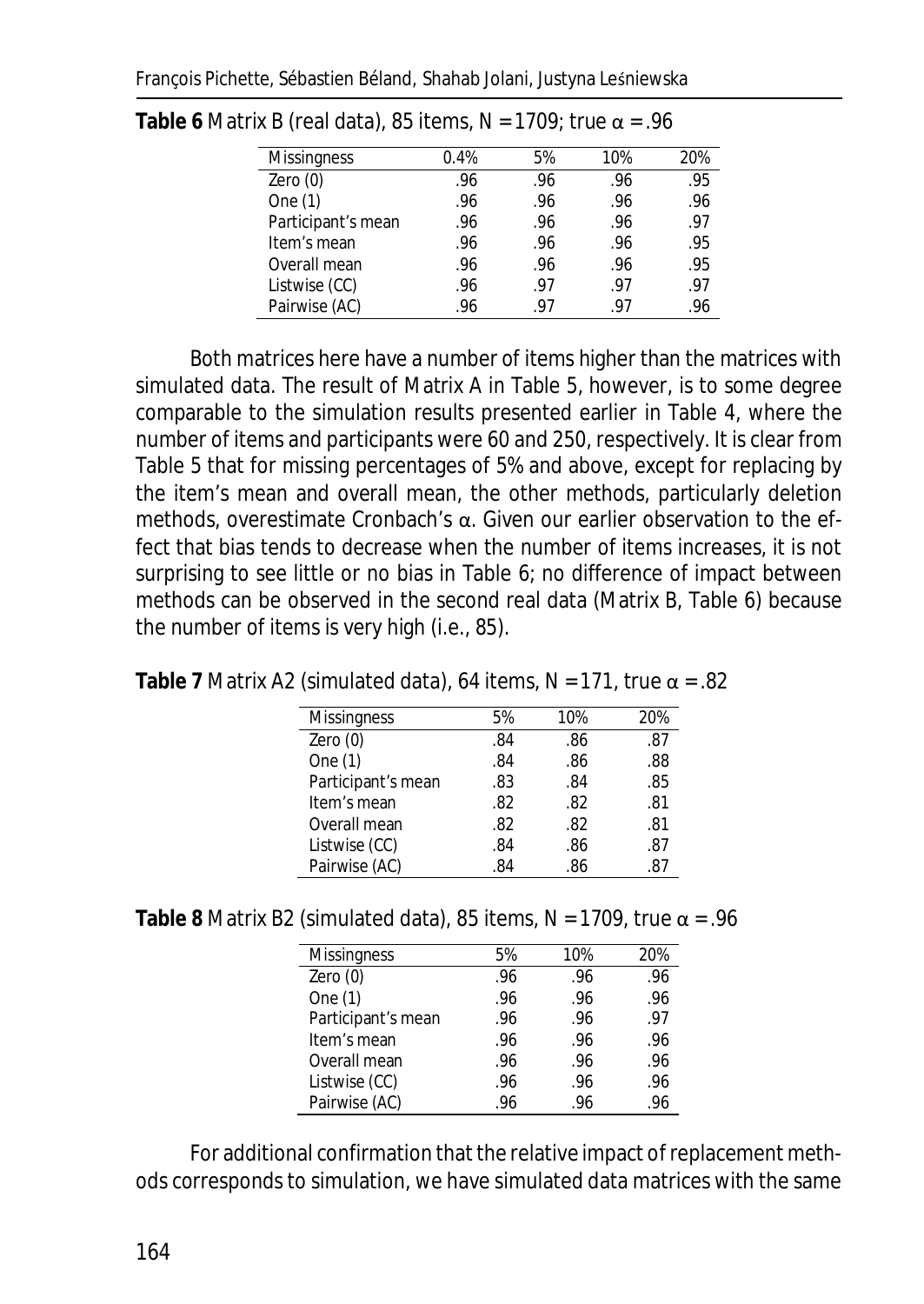Cronbach's alpha and the same number of items as for our two real data sets (see Tables 7 and 8). The fact that these tables show similar data patterns confirm the conclusions we have reached regarding the relative merits of the replacement methods we are comparing.

### **6. Discussion**

The most striking observation made in this study is that the three most common ways for language researchers to deal with missing data—replacing by zero, deleting the data or excluding the participant—happen to be the three methods that have the greatest impact on Cronbach's  $\alpha$  coefficients.

Contrary to what our first research goal implied, it is not the matrix size per se that determines the value of various deletion or replacement methods, since the number of participants has little effect on that value, but rather the number of items on the test. For two matrices of the same size, for example one with 30 participants X 60 items and another with 60 participants X 30 items, the latter is more prone to show bias in Cronbach's  $\alpha$  coefficients due to its lower number of items.

In light of the observations above, it can safely be assumed that because many instruments designed by language researchers for collecting data have a low number of items, prudence is recommended in dealing with missing data, especially if the percentage of missing data is at 5% or above.

## **7. Conclusion**

The goal of this paper is to inform language research colleagues about the impact that the methods they commonly use for handling missing data has on the index they most commonly use to report on their instrument's internal consistency. Since the most common methods used by researchers for dealing with missing data tend to inflate Cronbach's  $\alpha$  coefficients, it is probable that most instruments for which such coefficients are reported in published papers are less, sometimes far less, reliable than what the authors and their readers are led to believe.

For language researchers who gather numerical data but who do not have extensive training in statistics and are not provided with help from professional statisticians, our results suggests that missing data be replaced either by the item's mean or by the participants' overall mean in data matrices. This solution will provide readers with a better, more accurate image of the instrument's internal consistency. Another solution that was brought to our attention after the experiment and that would be worth investigating in future research is the replacement of the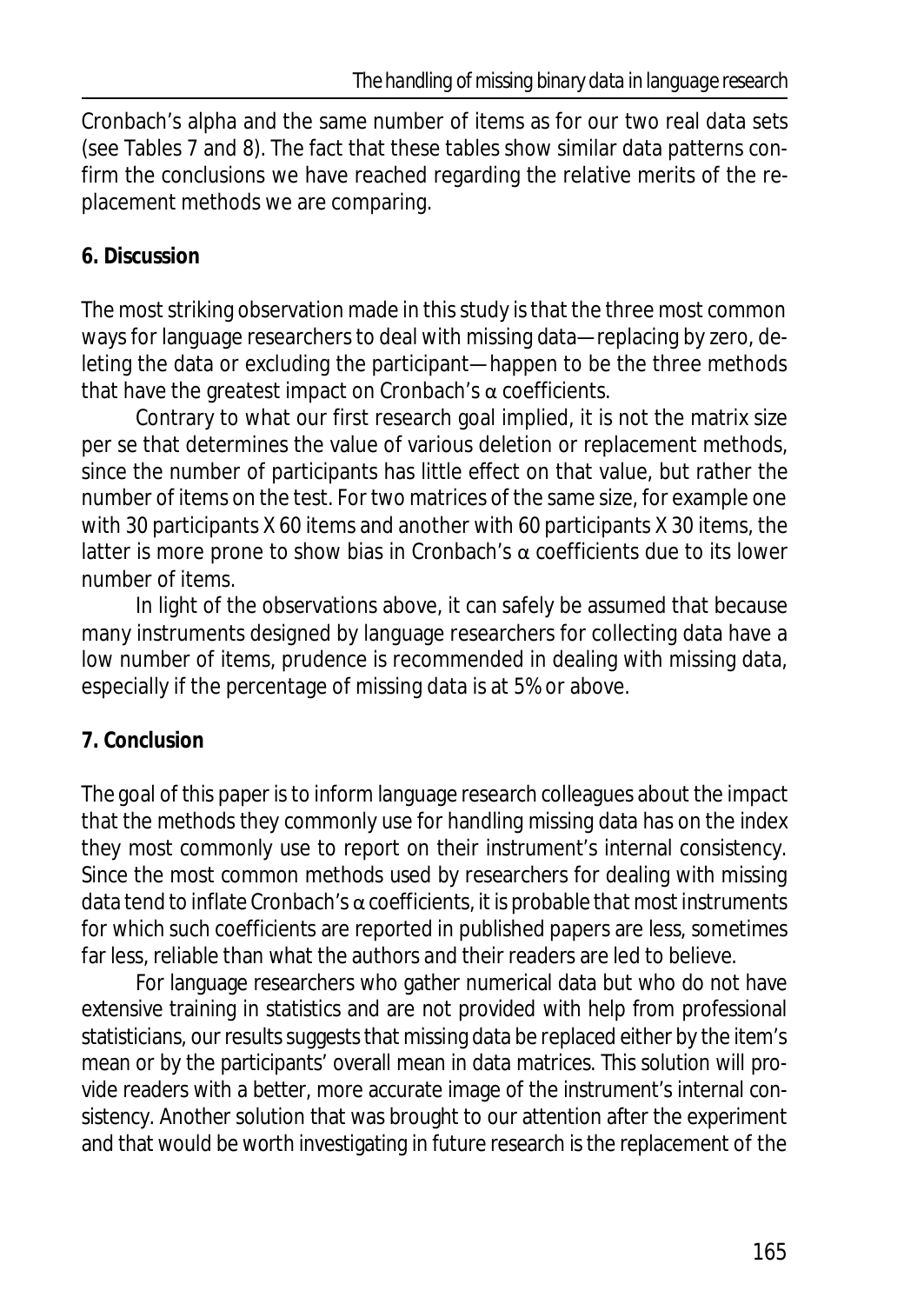missing data by the mean of the column plus the mean of the row, divided by two, as suggested by Winer (1971).

Readers interested in the several recent more complex approaches to dealing with missing data of various kinds will find a useful introduction in the article by Barladi and Enders (2010).

The study reported here is not without limitations. Firstly, we focus on the popular and widely used Cronbach's  $\alpha$ , but it needs to be noted that, while this coefficient is the dominant reliability measure found in language research publications, other measures also exist.

Secondly, our investigation is limited in scope to dichotomous data. Among the more quantitative research carried out in linguistics and language research, a substantial body of research involves nondichotomous numerical data, typically in the form of Likert-scale scores out of 5 or 7. It would be interesting to investigate the impact of deletion and various replacement methods with such data.

Thirdly, the conclusions here stand for research data that are missing completely at random, referred to as MCAR in the literature. Although the causes for missing answers on our research tests are not always easy to determine, there are situations where data might also be missing at random (MAR) or not at random (MNAR). Future analyses for those other types of missingness assumptions should help us determine whether our conclusions apply to various kinds of missing research data.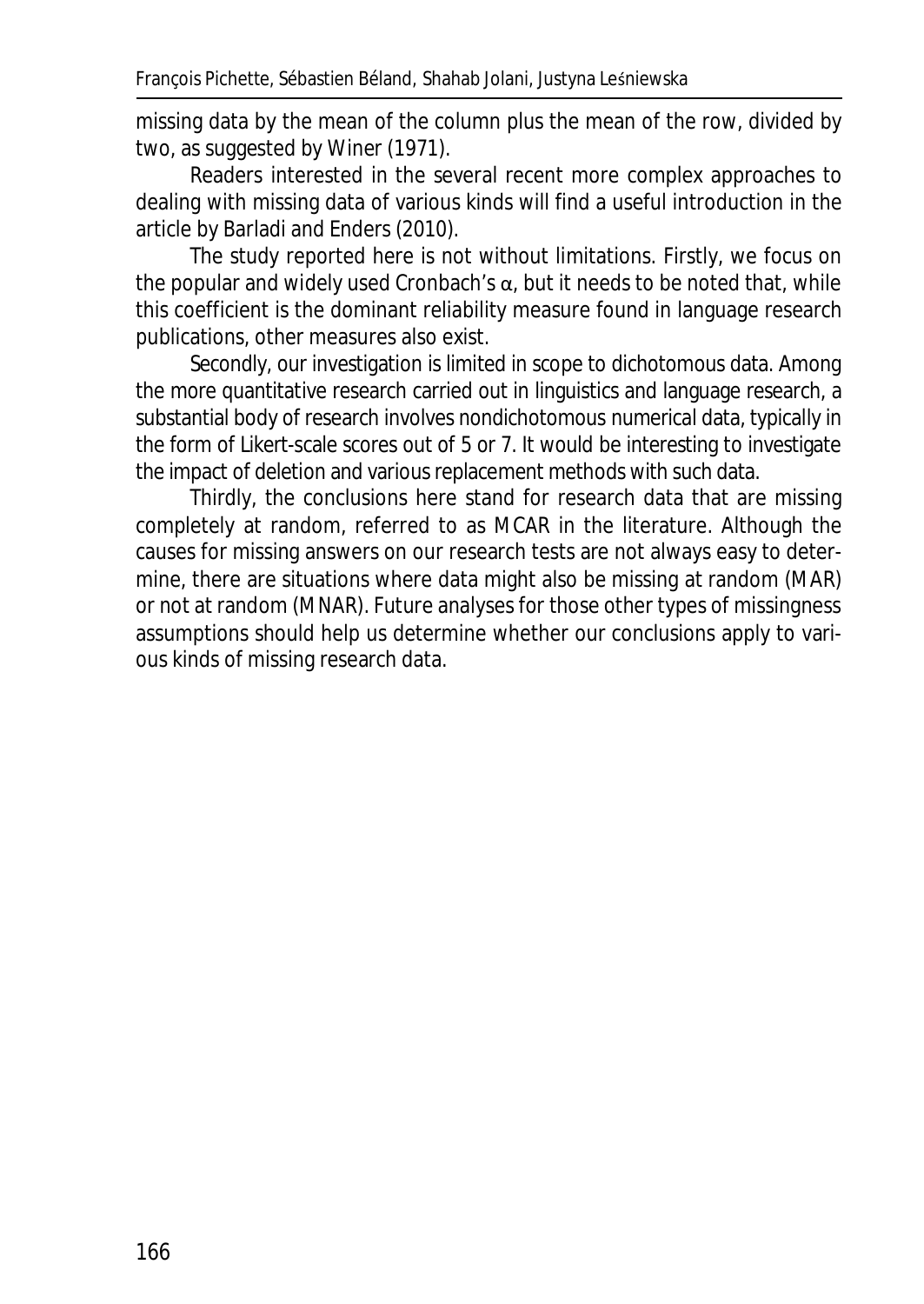References

- Allison, P. D. (1987). Estimation of linear models with incomplete data. *Sociological Methodology*, *17*, 71-103.
- Allison, P. D. (2001). *Missing data*. Thousand Oaks, CA: Sage.
- Barladi, A. N., & Enders, C. K. (2010). An introduction to modern missing data analyses. *Journal of School Psychology, 48*, 5-37.
- Blom, E., & Unsworth, S. (Eds.) (2010). *Experimental methods in language acquisition research*. Amsterdam: Benjamins.
- Cronbach, L. (1951). Coefficient alpha and the internal structure of tests. *Psychometrika, 16*, 297-334.
- Curtis, D. A., & Harwell, M. (1996). *Training graduate students in educational statistics*. Paper presented at the annual meeting of the American Educational Research Association, New York, USA.
- Fallon, D. (2006). The buffalo upon the chimneypiece: The value of evidence. *Journal of Teacher Education, 57*(2), 139-154.
- Finch, W. H. (2008). Estimation of item response theory parameters values in the presence of missing data. *Journal of Educational Measurement*, *45*, 225-246.
- Florez-Lopez, R. (2010). Effects of missing data in credit risk scoring. A comparative analysis of methods to achieve robustness in the absence of sufficient data. *The Journal of the Operational Research Society*, *61*, 486-501.
- Graham, B. S. (2011). Efficiency bounds for missing data models with semiparametric restrictions. *Econometrica*, *79*, 437-452.
- Harvey, A. C. & Pierse, R. G. (1984). Estimating missing observations in economic time series. *Journal of the American Statistical Association, 79*, 125-131.
- Horowitz, J. L., & Manski, C. F. (1998). Censoring of outcomes and regressors due to survey non-response: Identification and estimation using weights and imputation, *Journal of Econometrics, 84*, 37-58.
- King, G., Honaker, J., Joseph, A., & Scheve, K. (2001). Analyzing incomplete political science data: An alternative algorithm for multiple imputation. *American Political Science Review, 95*, 49-69.
- Laurier, M. D., Froio, L., Paero, C., & Fournier, M. (1998). *L'élaboration d'un test provincial pour le classement des étudiants en anglais langue seconde au collégial*. Québec, Canada: Direction générale de l'enseignement collégial, ministère de l'Éducation du Québec.
- Lazaraton, A. (2000). Current trends in research methodology and statistics in applied linguistics. *TESOL Quarter*ly, *34*, 175–181.
- Lazaraton, A., Riggenbach, H., & Ediger, A. (1987). Forming a discipline: Applied linguists' literacy in research methodology and statistics. *TESOL Quarterly, 21*, 263-277.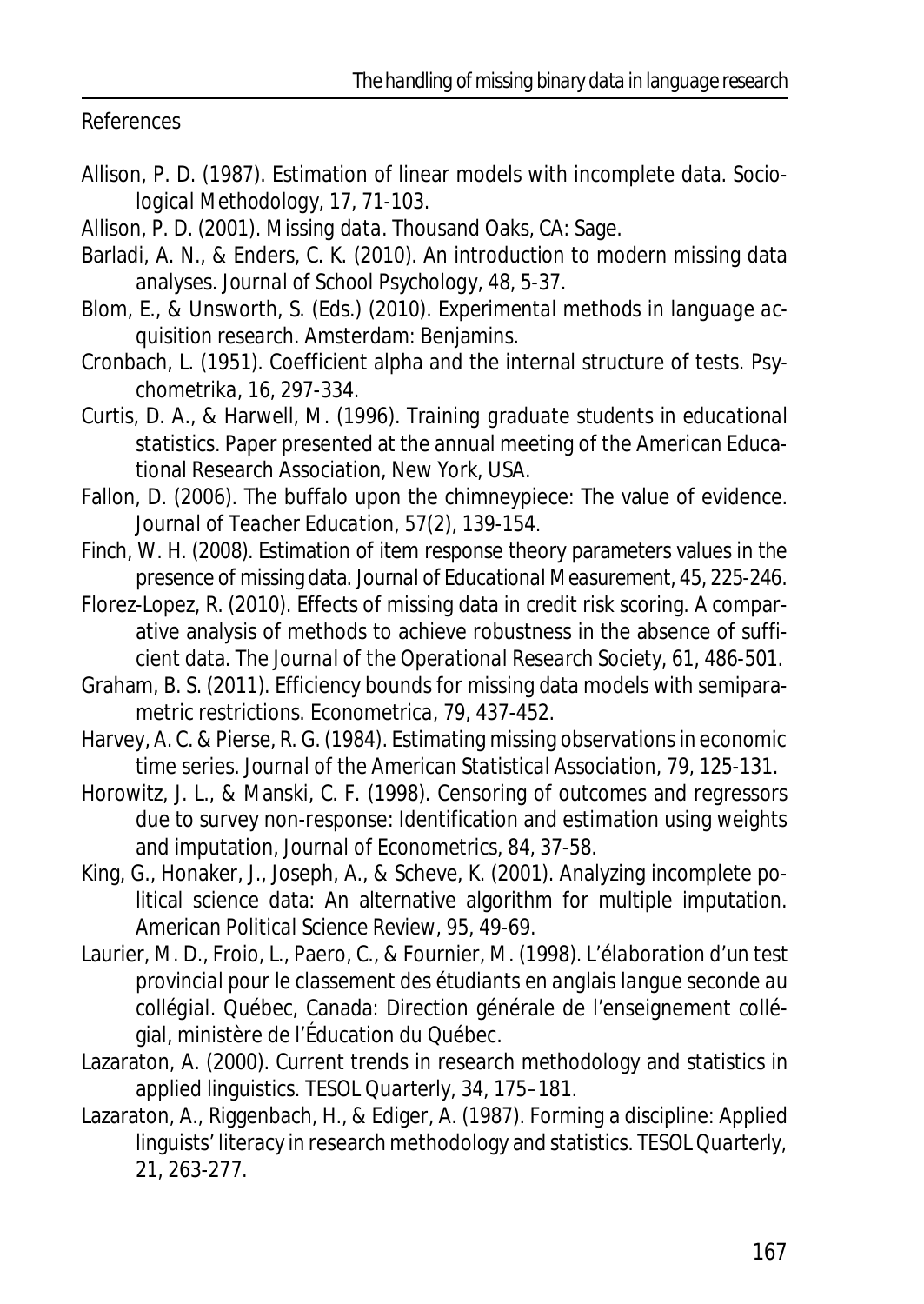- Little, R. J., & Rubin, D. B. (2002). *Statistical analysis with missing data*. New York: Wiley.
- Marsh, H. W. (1998). Pairwise deletion for missing data in structural equation models: Nonpositive definite matrices, parameter estimates, goodness of fit, and adjusted sample sizes. *Structural Equation Modeling, 5*, 22-36.
- Nicoletti, C., Peracchi, F., & Foliano, F. (2011). Estimating income poverty in the presence of missing data and measurement error. *Journal of Business & Economic Statistics*, *29*, 61-72.
- Peterson, R. A. (1994). A meta-analysis of Cronbach's coefficient alpha. *Journal of Consumer Research, 21*, 381-391.
- Peugh, J. L., & Enders, C. K. (2004). Missing data in educational research: A review of reporting practices and suggestions for improvement. *Review of Educational Research, 74,* 525-556.
- Philipson, T. (2001). Data markets, missing data, and incentive pay. *Econometrica, 69*, 1099-1111.
- Pichette, F., Béland, S., Lafontaine, M., & de Serres, L. (2014). Measuring L2 reading comprehension ability: The Sentence Verification Technique. *The Quantitative Methods in Psychology, 10*(2), 95-106.
- Rietveld, A. C. M., & van Hout, R. (2006). *Statistics for language research: Analysis of variance*. Berlin: Gruyter Mouton.
- Robitzsch, A., & Rupp, A. A. (2009). Impact of missing data on the detection of differential item functioning: The case of Mantel-Haenszel and logistic regression analysis. *Educational and Psychological Measurement*, *69*, 18-34.
- Schafer, J. L., & Graham, J. (2002). Missing data: Our view of the state of the art. *Psychological Methods*, *7*, 147-177.
- Schmidtke, J., Spino, L. A., & Lavolette, B. (2012, October). *How statistically literate are we? Examining SLA professors' and graduate students' statistical knowledge and training*. Paper presented at the 31st Second Language Research Forum, Pittsburgh, USA.
- Schrapler, J.-P. (2004). Respondent behavior in panel studies: A case study for income-nonresponse by means of the German Socio-Economic Panel (SOEP). *Sociological Methods & Research, 33*, 118-156.
- SCImago. (2014, October 27). *SJR SCImago journal & country rank*. Retrieved from http://www.scimagojr.com
- Shaver, J. P. (2001). The future of research in social studies For what purpose? In W. B. Stanley (Ed.), *Critical issues in social studies for the 21st century* (pp. 231-252). Greenwich, CT: IAP.
- Shohamy, E., Donitsa-Schmidt, S., & Ferman, I. (1996). Test impact revisited: Washback effect over time. *Language Testing, 13*(3), 298-317.